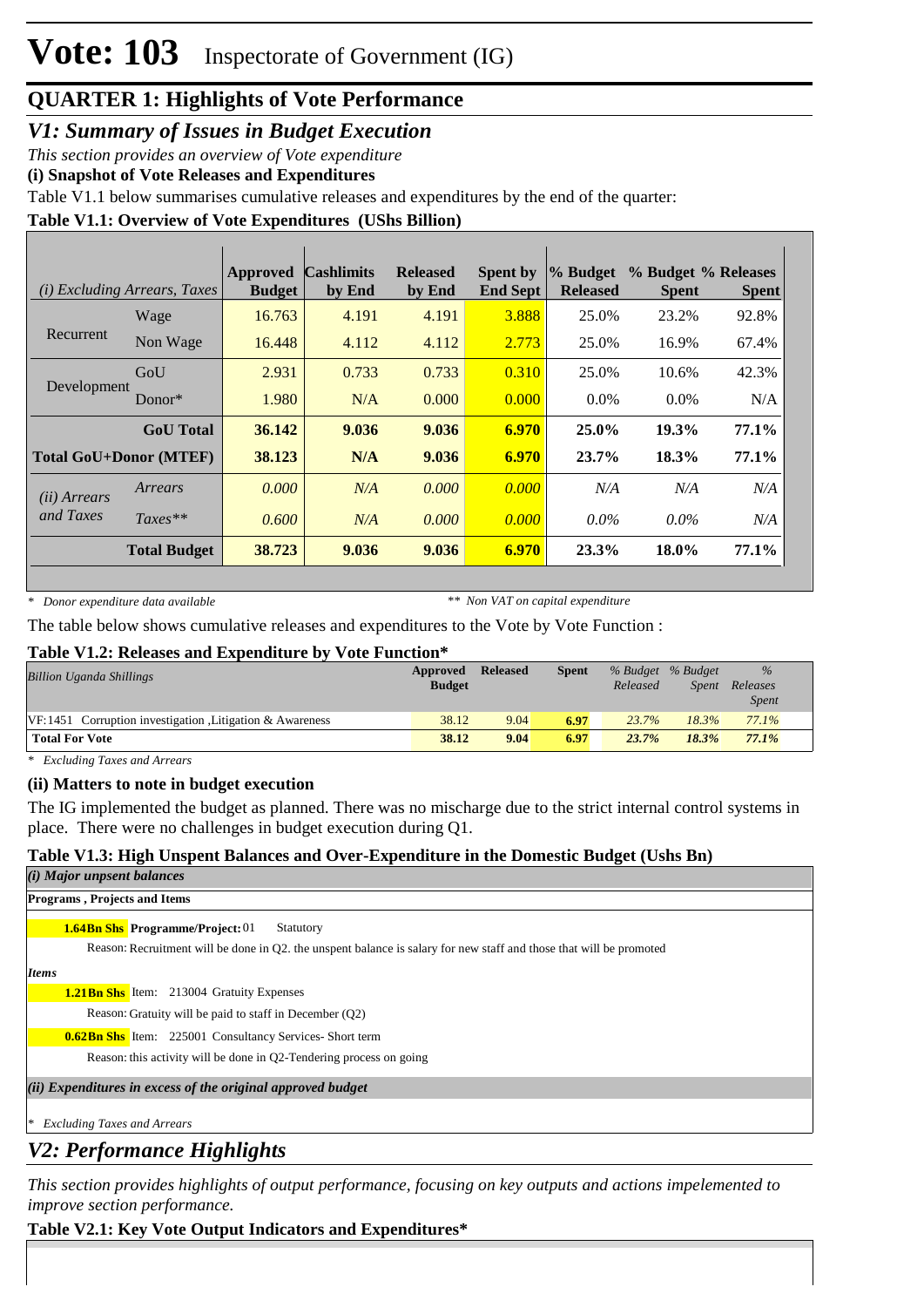| <i>Vote, Vote Function</i><br>Key Output                                                   | <b>Approved Budget and</b><br><b>Cumulative Expenditure</b><br>and Performance<br><b>Planned outputs</b> |       |                                                                                                                                                                                                                                                                                                                                                                         |                  |                                                                                                                                                                                                                                                                                                                                                                                                               |                                |  | <b>Status and Reasons for any</b><br><b>Variation from Plans</b> |  |
|--------------------------------------------------------------------------------------------|----------------------------------------------------------------------------------------------------------|-------|-------------------------------------------------------------------------------------------------------------------------------------------------------------------------------------------------------------------------------------------------------------------------------------------------------------------------------------------------------------------------|------------------|---------------------------------------------------------------------------------------------------------------------------------------------------------------------------------------------------------------------------------------------------------------------------------------------------------------------------------------------------------------------------------------------------------------|--------------------------------|--|------------------------------------------------------------------|--|
| Vote Function: 1451 Corruption investigation , Litigation & Awareness                      |                                                                                                          |       |                                                                                                                                                                                                                                                                                                                                                                         |                  |                                                                                                                                                                                                                                                                                                                                                                                                               |                                |  |                                                                  |  |
| <b>Output: 145102</b>                                                                      | <b>Investigations/operations</b>                                                                         |       |                                                                                                                                                                                                                                                                                                                                                                         |                  |                                                                                                                                                                                                                                                                                                                                                                                                               |                                |  |                                                                  |  |
| Description of Performance: investigate and complete 500                                   | high profile cases                                                                                       |       | 38% of corruption cases were<br>investigated and completed                                                                                                                                                                                                                                                                                                              |                  |                                                                                                                                                                                                                                                                                                                                                                                                               | recommendations is slow due to |  |                                                                  |  |
| Performance Indicators:                                                                    |                                                                                                          |       |                                                                                                                                                                                                                                                                                                                                                                         |                  |                                                                                                                                                                                                                                                                                                                                                                                                               |                                |  |                                                                  |  |
| Number of follow-ups<br>undertaken on project<br>inspection/monitoring<br>recommendations  |                                                                                                          | 12    |                                                                                                                                                                                                                                                                                                                                                                         | $\boldsymbol{0}$ |                                                                                                                                                                                                                                                                                                                                                                                                               |                                |  |                                                                  |  |
| % of backlog cases completed                                                               |                                                                                                          | 70%   |                                                                                                                                                                                                                                                                                                                                                                         | $\boldsymbol{0}$ |                                                                                                                                                                                                                                                                                                                                                                                                               |                                |  |                                                                  |  |
| % of corruption complaints<br>investigated and completed                                   |                                                                                                          | 85%   |                                                                                                                                                                                                                                                                                                                                                                         | 78               |                                                                                                                                                                                                                                                                                                                                                                                                               |                                |  |                                                                  |  |
| <b>Output Cost:</b>                                                                        | UShs Bn:                                                                                                 | 2.688 | UShs Bn:                                                                                                                                                                                                                                                                                                                                                                | 0.001            | % Budget Spent:                                                                                                                                                                                                                                                                                                                                                                                               | 0.0%                           |  |                                                                  |  |
| <b>Output: 145103</b>                                                                      | Prosecutions & Civil Litigation                                                                          |       |                                                                                                                                                                                                                                                                                                                                                                         |                  |                                                                                                                                                                                                                                                                                                                                                                                                               |                                |  |                                                                  |  |
| Description of Performance: complete 20 civil cases                                        | Prosecute 50 corruption cases                                                                            |       | 12 corruption cases were<br>prosecuted and concluded                                                                                                                                                                                                                                                                                                                    |                  | Lack of Corporate Status by IG<br>affected performance                                                                                                                                                                                                                                                                                                                                                        |                                |  |                                                                  |  |
|                                                                                            |                                                                                                          |       | 3 Judicial Review cases<br>concluded                                                                                                                                                                                                                                                                                                                                    |                  |                                                                                                                                                                                                                                                                                                                                                                                                               |                                |  |                                                                  |  |
| Performance Indicators:                                                                    |                                                                                                          |       |                                                                                                                                                                                                                                                                                                                                                                         |                  |                                                                                                                                                                                                                                                                                                                                                                                                               |                                |  |                                                                  |  |
| Number of judicial review<br>cases concluded                                               |                                                                                                          | 12    |                                                                                                                                                                                                                                                                                                                                                                         | 3                |                                                                                                                                                                                                                                                                                                                                                                                                               |                                |  |                                                                  |  |
| Number of corruption cases<br>prosecuted and completed.                                    |                                                                                                          | 50    |                                                                                                                                                                                                                                                                                                                                                                         | 12               |                                                                                                                                                                                                                                                                                                                                                                                                               |                                |  |                                                                  |  |
| <b>Output Cost:</b>                                                                        | UShs Bn:                                                                                                 | 2.446 | UShs Bn:                                                                                                                                                                                                                                                                                                                                                                | 0.000            | % Budget Spent:                                                                                                                                                                                                                                                                                                                                                                                               | 0.0%                           |  |                                                                  |  |
| <b>Output: 145104</b>                                                                      | <b>Education and Public Awareness</b>                                                                    |       |                                                                                                                                                                                                                                                                                                                                                                         |                  |                                                                                                                                                                                                                                                                                                                                                                                                               |                                |  |                                                                  |  |
| Description of Performance: To hold 15 workshops                                           | Hold 30 electronic media shows<br>20 Integrity clubs seminars                                            |       | 1 IEC material was developed<br>and disseminated to empower<br>people to participate in the fight Peace, Moral restoration and<br>against corruption.<br>2 sensitisation programmes<br>carried out to educate various<br>stakeholders about government<br>projects their goals and strategy<br>so as to maximise value.<br>8 partnerships and institutions<br>supported |                  | The partnerships and trainings<br>carried out include Business for<br>Anti Corruption<br>Association, Proactive<br>approaches to fight corruption<br>and rebuild Morality in Public<br>Service, Anti corruption trends<br>and Deepening transparency and<br>accountability of the extractive<br>sector in East Africa whose<br>objective was to get an<br>understanding of the<br>Governments preparedness to |                                |  |                                                                  |  |
|                                                                                            |                                                                                                          |       |                                                                                                                                                                                                                                                                                                                                                                         |                  | enforce transparency and<br>accountability in the oil and gas<br>sector.                                                                                                                                                                                                                                                                                                                                      |                                |  |                                                                  |  |
| Performance Indicators:<br>Number of sensitisation                                         |                                                                                                          | 15    |                                                                                                                                                                                                                                                                                                                                                                         | 2                |                                                                                                                                                                                                                                                                                                                                                                                                               |                                |  |                                                                  |  |
| programmes conducted.<br>Number of partnerships and                                        |                                                                                                          | 20    |                                                                                                                                                                                                                                                                                                                                                                         | 8                |                                                                                                                                                                                                                                                                                                                                                                                                               |                                |  |                                                                  |  |
| institutions supported<br>Number of IEC materials<br>developed and disseminated.<br>(Sets) |                                                                                                          | 4     |                                                                                                                                                                                                                                                                                                                                                                         | 1                |                                                                                                                                                                                                                                                                                                                                                                                                               |                                |  |                                                                  |  |
| <b>Output Cost:</b>                                                                        | UShs Bn:                                                                                                 | 1.841 | UShs Bn:                                                                                                                                                                                                                                                                                                                                                                |                  | 0.006 % Budget Spent:                                                                                                                                                                                                                                                                                                                                                                                         | 0.3%                           |  |                                                                  |  |
| Output: 145105                                                                             | <b>Decentralised Anti - corruption programmes</b>                                                        |       |                                                                                                                                                                                                                                                                                                                                                                         |                  |                                                                                                                                                                                                                                                                                                                                                                                                               |                                |  |                                                                  |  |
| Description of Performance: Investigate and conclude 1200                                  | case                                                                                                     |       | 120.6% of corruption<br>complaints were investigated<br>and completed (362).                                                                                                                                                                                                                                                                                            |                  | Failure to effect the recovery of<br>funds in IG recommendations<br>and delayed responses from<br>CAOs and MDAs have affected                                                                                                                                                                                                                                                                                 |                                |  |                                                                  |  |
|                                                                                            |                                                                                                          |       | 64.6% of the money<br>recommended for recovery (Shs<br>104913408) was recovered.                                                                                                                                                                                                                                                                                        |                  | performance                                                                                                                                                                                                                                                                                                                                                                                                   |                                |  |                                                                  |  |

*Performance Indicators:*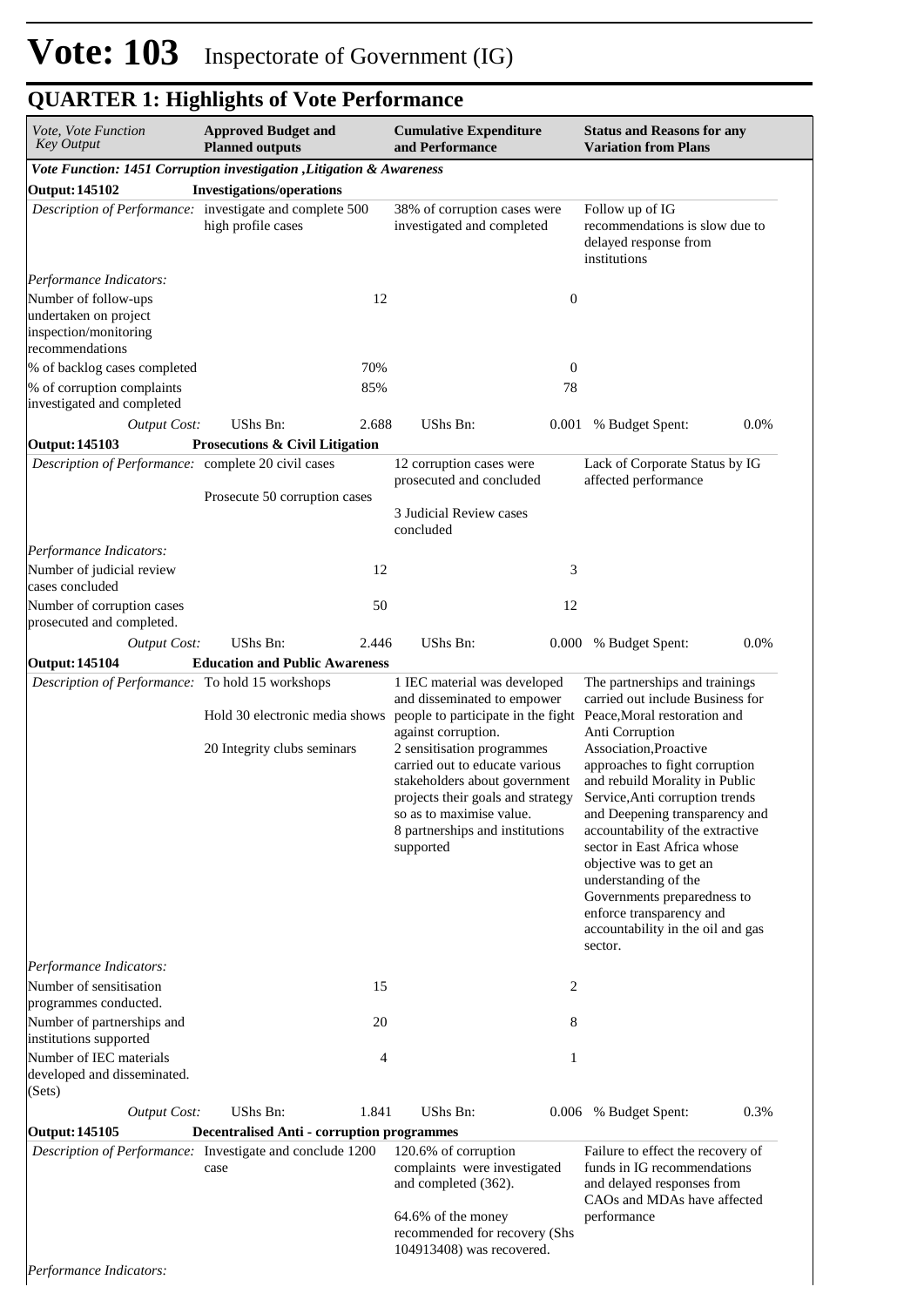| Vote, Vote Function<br><b>Key Output</b>                                       | <b>Approved Budget and</b><br><b>Planned outputs</b>      |        | <b>Cumulative Expenditure</b><br>and Performance                                                                                                                                                                                                      |                  | <b>Status and Reasons for any</b><br><b>Variation from Plans</b>                                                                                                                                                                                                                                                                         |                |
|--------------------------------------------------------------------------------|-----------------------------------------------------------|--------|-------------------------------------------------------------------------------------------------------------------------------------------------------------------------------------------------------------------------------------------------------|------------------|------------------------------------------------------------------------------------------------------------------------------------------------------------------------------------------------------------------------------------------------------------------------------------------------------------------------------------------|----------------|
| Number of follow-ups<br>undertaken on IG<br>recommendations                    |                                                           | 12     |                                                                                                                                                                                                                                                       | $\boldsymbol{0}$ |                                                                                                                                                                                                                                                                                                                                          |                |
| % of funds recovered from<br>MDALGs as recommended<br>during investigations    |                                                           | 50%    |                                                                                                                                                                                                                                                       | 64               |                                                                                                                                                                                                                                                                                                                                          |                |
| % of corruption complaints<br>investigated and completed                       |                                                           | 90%    |                                                                                                                                                                                                                                                       | 120              |                                                                                                                                                                                                                                                                                                                                          |                |
| <b>Output Cost:</b>                                                            | UShs Bn:                                                  | 11.520 | UShs Bn:                                                                                                                                                                                                                                              | 0.005            | % Budget Spent:                                                                                                                                                                                                                                                                                                                          | 0.0%           |
| <b>Output: 145106</b>                                                          | <b>Verification of Leaders' Declarations</b>              |        |                                                                                                                                                                                                                                                       |                  |                                                                                                                                                                                                                                                                                                                                          |                |
| Description of Performance: Verify 78 declarations and                         | breaches.                                                 |        | 15 verifications were concluded The delayed amendment of the<br>2 cases of investigations into<br>breaches of the Leadership code<br>Leaders will be required to file<br>declaration forms in March<br>2015. The process is in<br>preliminary stages. |                  | Leadership code act, lack of<br>proper records and lack of<br>proper urban planning makes it<br>difficult to trace assets of<br>leaders. Also delays by<br>government ministries to<br>provide information delays the<br>search process hence affecting<br>the timely completion of reports.                                             |                |
| Performance Indicators:                                                        |                                                           |        |                                                                                                                                                                                                                                                       |                  |                                                                                                                                                                                                                                                                                                                                          |                |
| Number of leaders<br>investigated for breach of<br>Leadership Code             |                                                           | 20     |                                                                                                                                                                                                                                                       | $\overline{2}$   |                                                                                                                                                                                                                                                                                                                                          |                |
| Number of leader's<br>declarations verified                                    |                                                           | 50     |                                                                                                                                                                                                                                                       | 15               |                                                                                                                                                                                                                                                                                                                                          |                |
| Compliance rate for leaders<br>required to file declaration<br>forms           |                                                           | 100%   |                                                                                                                                                                                                                                                       | $\boldsymbol{0}$ |                                                                                                                                                                                                                                                                                                                                          |                |
| <b>Output Cost:</b>                                                            | UShs Bn:                                                  | 2.228  | UShs Bn:                                                                                                                                                                                                                                              | 0.000            | % Budget Spent:                                                                                                                                                                                                                                                                                                                          | 0.0%           |
| <b>Output: 145107</b>                                                          | <b>Ombudsman Complaints, Policy and Systems Studies</b>   |        |                                                                                                                                                                                                                                                       |                  |                                                                                                                                                                                                                                                                                                                                          |                |
| Description of Performance: To investigate and complete 200 16 ombudsman cases | complaints<br>carry out and conclude 2<br>systems studies |        | investigated and completed<br>18 back log cases investigated<br>and completed<br>2 systemic studies completed<br>no policy and system study was<br>completed                                                                                          |                  | Reluctance of the institutions<br>studied to provide information<br>for the studies on time thinking<br>that the information will be used<br>against them. Poor record<br>keeping in government<br>departments makes it difficult to<br>retrieve vital data for the system<br>studies especially when<br>comparative analysis is needed. |                |
| Performance Indicators:                                                        |                                                           |        |                                                                                                                                                                                                                                                       |                  |                                                                                                                                                                                                                                                                                                                                          |                |
| Number of systemic<br>investigations conducted                                 |                                                           | 8      |                                                                                                                                                                                                                                                       | 2                |                                                                                                                                                                                                                                                                                                                                          |                |
| Number of Ombudsman<br>investigations concluded.                               |                                                           | 150    |                                                                                                                                                                                                                                                       | 16               |                                                                                                                                                                                                                                                                                                                                          |                |
| Number of Policy and<br>Systems Studies completed.                             |                                                           | 4      |                                                                                                                                                                                                                                                       | $\boldsymbol{0}$ |                                                                                                                                                                                                                                                                                                                                          |                |
| <b>Output Cost:</b>                                                            | UShs Bn:                                                  | 1.783  | UShs Bn:                                                                                                                                                                                                                                              | 0.000            | % Budget Spent:                                                                                                                                                                                                                                                                                                                          | 0.0%           |
| <b>Vote Function Cost</b><br><b>Cost of Vote Services:</b>                     | <b>UShs Bn:</b><br>UShs Bn:                               |        | 38.123 UShs Bn:<br>38.123 UShs Bn:                                                                                                                                                                                                                    | 6.970<br>6.970   | % Budget Spent:<br>% Budget Spent:                                                                                                                                                                                                                                                                                                       | 18.3%<br>18.3% |

*\* Excluding Taxes and Arrears*

18.3% of the 23.7% of the budget released in Q1 was spent which is 77.1% of the releases spent.

The IG recorded a 25% performance on most its indicators in Q1.

#### Performance challenges

The unstable exchange rate and prices of inputs that fluctuate overtime have an impact on the resources allocated to IG.

#### **Table V2.2: Implementing Actions to Improve Vote Performance**

| <b>Planned Actions:</b>                   | <b>Actual Actions:</b> | <b>Reasons for Variation</b> |
|-------------------------------------------|------------------------|------------------------------|
| Vote: 103 Inspectorate of Government (IG) |                        |                              |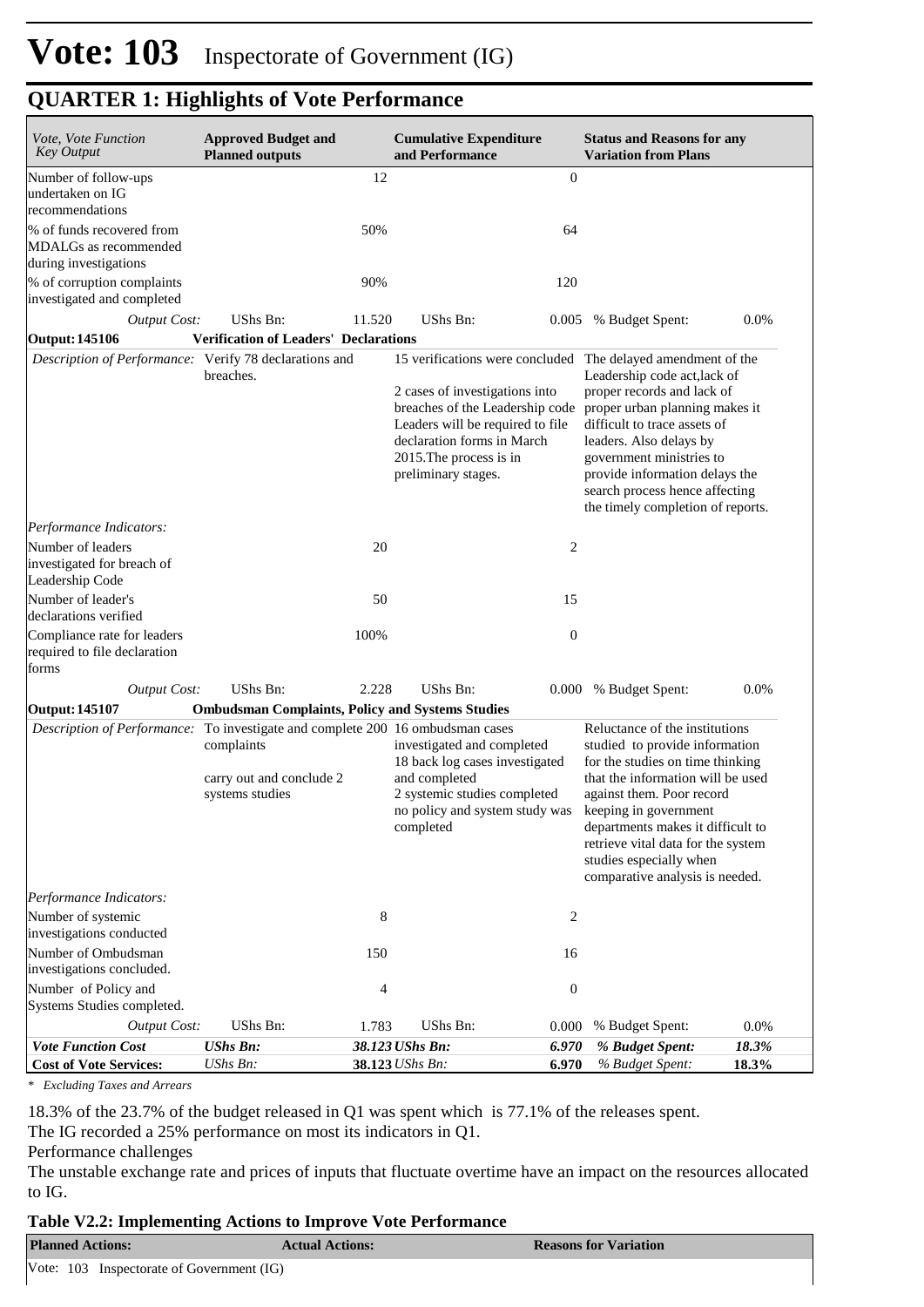| <b>Planned Actions:</b>                                                                                                                                                                                            | <b>Actual Actions:</b>                                                                                                                                                                                                    | <b>Reasons for Variation</b>                                                                                                |
|--------------------------------------------------------------------------------------------------------------------------------------------------------------------------------------------------------------------|---------------------------------------------------------------------------------------------------------------------------------------------------------------------------------------------------------------------------|-----------------------------------------------------------------------------------------------------------------------------|
| Vote Function: 1451 Corruption investigation, Litigation & Awareness                                                                                                                                               |                                                                                                                                                                                                                           |                                                                                                                             |
| Formulation of comprehensive<br>performance plan with well defined<br>outputs for all technical staff, increased<br>supervision, monitoring and holding<br>consultative meetings with senior<br>technical officers | <b>Formulation of comprehensive</b><br>performance plan with well defined<br>outputs for all technical staff, increased<br>supervision, monitoring and holding<br>consultative meetings with senior<br>technical officers | The IG has hired a consultant to design a<br>new organisational structure                                                   |
| Vote: 103 Inspectorate of Government (IG)                                                                                                                                                                          |                                                                                                                                                                                                                           |                                                                                                                             |
| Vote Function: 1451 Corruption investigation, Litigation & Awareness                                                                                                                                               |                                                                                                                                                                                                                           |                                                                                                                             |
| The Inspectorate has adopted an internal<br>policy of strengthening the Regional<br>Offices as opposed to opening new ones.<br>This policy aims at reducing operational<br>costs and making them more effective    | The regional offices have been<br>strenghened by providing them with a<br>second vehicle and increasing money<br>allocated per month to increase<br>effectiveness.                                                        | New regional offices have not been<br>opened because it requires a lot of money<br>which is not provided in the medium term |

### *V3: Details of Releases and Expenditure*

*This section provides a comprehensive summary of the outputs delivered by the Vote and further details of Vote expenditures by Vote Function and Expenditure Item.*

### **Table V3.1: GoU Releases and Expenditure by Output\***

| Billion Uganda Shillings                                         | Approved      | <b>Released</b> | <b>Spent</b> | $\%$ GoU      | $%$ GoU       | $%$ GoU      |
|------------------------------------------------------------------|---------------|-----------------|--------------|---------------|---------------|--------------|
|                                                                  | <b>Budget</b> |                 |              | <b>Budget</b> | <b>Budget</b> | Releases     |
|                                                                  |               |                 |              | Released      | <i>Spent</i>  | <i>Spent</i> |
| VF:1451 Corruption investigation , Litigation & Awareness        | 36.14         | 9.04            | 6.97         | $25.0\%$      | 19.3%         | 77.1%        |
| Class: Outputs Provided                                          | 33.77         | 8.49            | 6.67         | 25.1%         | 19.7%         | 78.5%        |
| 145101 Administration & Support services                         | 11.32         | 8.30            | 6.65         | 73.3%         | 58.8%         | 80.2%        |
| 145102 Investigations/operations                                 | 2.69          | 0.00            | 0.00         | $0.0\%$       | $0.0\%$       | 80.0%        |
| 145103 Prosecutions & Civil Litigation                           | 2.40          | 0.00            | 0.00         | $0.0\%$       | $0.0\%$       | N/A          |
| 145104 Education and Public Awareness                            | 1.84          | 0.19            | 0.01         | $10.2\%$      | 0.3%          | 2.9%         |
| 145105 Decentralised Anti - corruption programmes                | 11.52         | 0.01            | 0.01         | $0.0\%$       | $0.0\%$       | 99.2%        |
| 145106 Verification of Leaders' Declarations                     | 2.23          | 0.00            | 0.00         | $0.1\%$       | $0.0\%$       | 28.5%        |
| 145107 Ombudsman Complaints, Policy and Systems Studies          | 1.78          | 0.00            | 0.00         | $0.0\%$       | $0.0\%$       | N/A          |
| Class: Capital Purchases                                         | 2.37          | 0.54            | 0.30         | 23.0%         | 12.9%         | 55.9%        |
| 145171 Acquisition of Land by Government                         | 1.50          | 0.26            | 0.26         | $17.0\%$      | $17.0\%$      | $100.0\%$    |
| 145175 Purchase of Motor Vehicles and Other Transport Equipment  | 0.71          | 0.24            | 0.00         | 33.3%         | $0.0\%$       | $0.0\%$      |
| 145177 Purchase of Specialised Machinery & Equipment             | 0.13          | 0.04            | 0.04         | 33.3%         | 33.3%         | 99.9%        |
| 145178 Purchase of Office and Residential Furniture and Fittings | 0.03          | 0.01            | 0.01         | 33.3%         | 21.9%         | 65.6%        |
| <b>Total For Vote</b>                                            | 36.14         | 9.04            | 6.97         | 25.0%         | 19.3%         | 77.1%        |

*\* Excluding Taxes and Arrears*

### **Table V3.2: 2015/16 GoU Expenditure by Item**

| <b>Billion Uganda Shillings</b>                          | Approved<br><b>Budget</b> | <b>Releases</b> | Expend-<br>iture | % Budged<br><b>Released</b> | % Budget<br><b>Spent</b> | %Releases<br><b>Spent</b> |
|----------------------------------------------------------|---------------------------|-----------------|------------------|-----------------------------|--------------------------|---------------------------|
| <b>Output Class: Outputs Provided</b>                    | 33.77                     | 8.49            | 6.67             | $25.1\%$                    | 19.7%                    | 78.5%                     |
| 211103 Allowances                                        | 3.23                      | 0.82            | 0.74             | 25.5%                       | 22.8%                    | 89.3%                     |
| 211104 Statutory salaries                                | 16.76                     | 4.19            | 3.89             | 25.0%                       | 23.2%                    | 92.8%                     |
| 212101 Social Security Contributions                     | 1.68                      | 0.42            | 0.42             | 25.0%                       | 24.9%                    | 99.6%                     |
| 213001 Medical expenses (To employees)                   | 0.01                      | 0.00            | 0.00             | 25.0%                       | 17.3%                    | 69.1%                     |
| 213002 Incapacity, death benefits and funeral expenses   | 0.02                      | 0.00            | 0.00             | 25.0%                       | 16.2%                    | 64.9%                     |
| 213004 Gratuity Expenses                                 | 5.03                      | 1.26            | 0.04             | 25.0%                       | 0.8%                     | 3.4%                      |
| 221001 Advertising and Public Relations                  | 0.02                      | 0.01            | 0.00             | 25.0%                       | 0.0%                     | 0.0%                      |
| 221002 Workshops and Seminars                            | 0.01                      | 0.00            | 0.00             | 25.0%                       | 0.0%                     | 0.0%                      |
| 221003 Staff Training                                    | 0.03                      | 0.01            | 0.01             | 25.0%                       | 25.0%                    | 100.0%                    |
| 221004 Recruitment Expenses                              | 0.01                      | 0.00            | 0.00             | 25.0%                       | 25.0%                    | 100.0%                    |
| 221006 Commissions and related charges                   | 0.12                      | 0.03            | 0.03             | 25.0%                       | 25.0%                    | 100.0%                    |
| 221007 Books, Periodicals & Newspapers                   | 0.07                      | 0.01            | 0.01             | 20.8%                       | 17.5%                    | 84.1%                     |
| 221008 Computer supplies and Information Technology (IT) | 0.10                      | 0.02            | 0.02             | 25.0%                       | 22.9%                    | 91.8%                     |
| 221009 Welfare and Entertainment                         | 0.15                      | 0.04            | 0.04             | 26.9%                       | 26.0%                    | 96.6%                     |
| 221010 Special Meals and Drinks                          | 0.04                      | 0.01            | 0.00             | 25.0%                       | 4.5%                     | 18.0%                     |
| 221011 Printing, Stationery, Photocopying and Binding    | 0.11                      | 0.03            | 0.02             | 25.1%                       | 18.8%                    | 75.0%                     |
| 221012 Small Office Equipment                            | 0.00                      | 0.00            | 0.00             | 21.7%                       | 13.6%                    | 62.8%                     |
| 221017 Subscriptions                                     | 0.08                      | 0.02            | 0.00             | 25.0%                       | 3.2%                     | 12.7%                     |